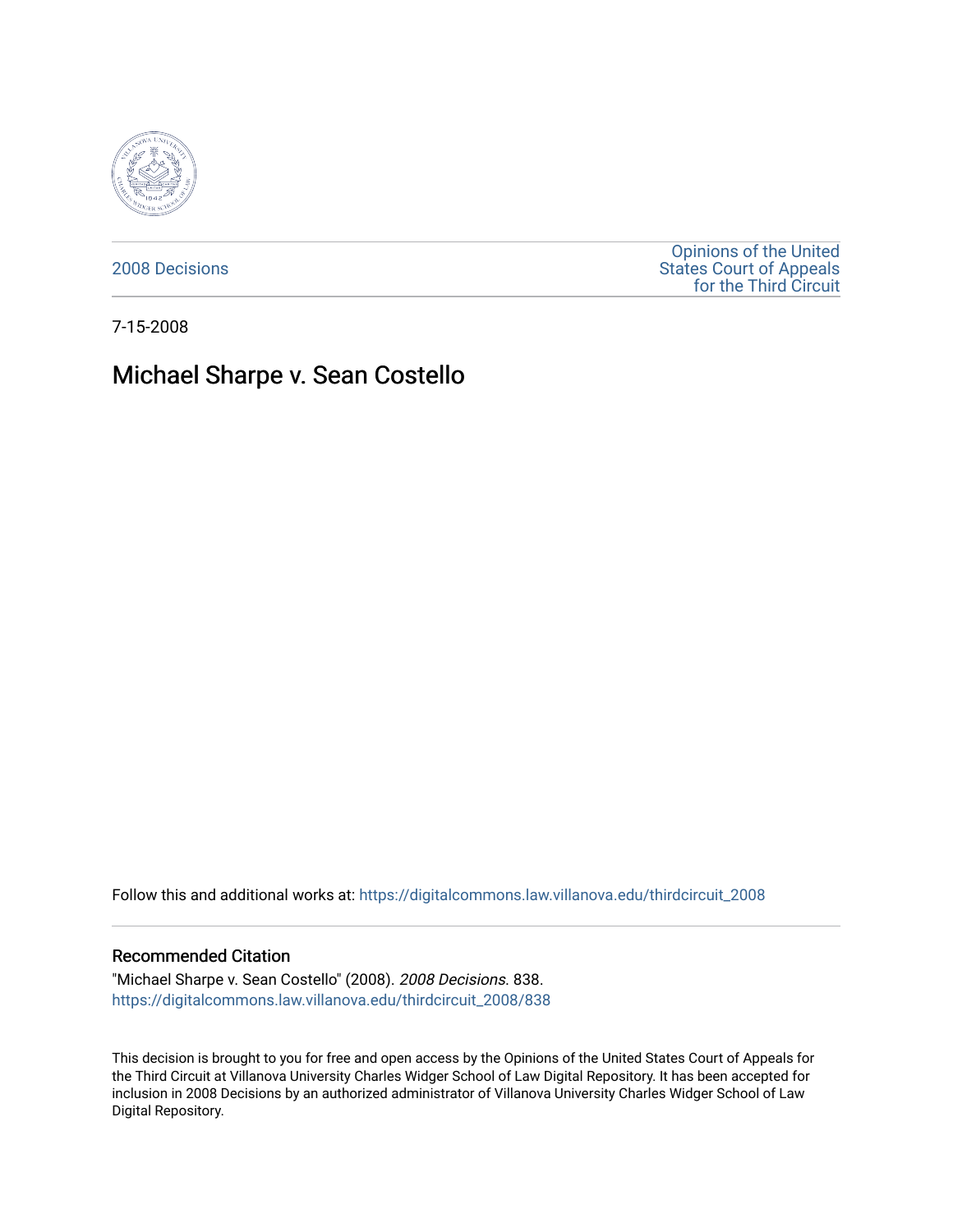### **DLD-245 NOT PRECEDENTIAL**

## UNITED STATES COURT OF APPEALS FOR THE THIRD CIRCUIT

No. 08-1811

### MICHAEL SHARPE,

Appellant,

v.

MR. SEAN COSTELLO, Chaplain; MR. CAMERON LINDSAY, Warden; MR. FRANK KARAM, Assistant Warden; Warden SCOTT DODRILL; HARLEY G. LAPPIN

\_\_\_\_\_\_\_\_\_\_\_\_\_\_\_\_\_\_\_\_\_\_\_\_\_\_\_\_\_\_\_\_\_\_\_\_

On Appeal from the United States District Court for the Middle District of Pennsylvania (D.C. Civil No. 06-cv-01493) District Judge: Honorable Yvette Kane

\_\_\_\_\_\_\_\_\_\_\_\_\_\_\_\_\_\_\_\_\_\_\_\_\_\_\_\_\_\_\_\_\_\_\_\_

Submitted for Possible Dismissal Pursuant to 28 U.S.C. § 1915(e)(2)(B) or Possible Summary Action Pursuant to Third Circuit LAR 27.4 and I.O.P. 10.6 June 26, 2008

Before: BARRY, CHAGARES and NYGAARD, Circuit Judges

(Opinion filed: July 15, 2008)

#### OPINION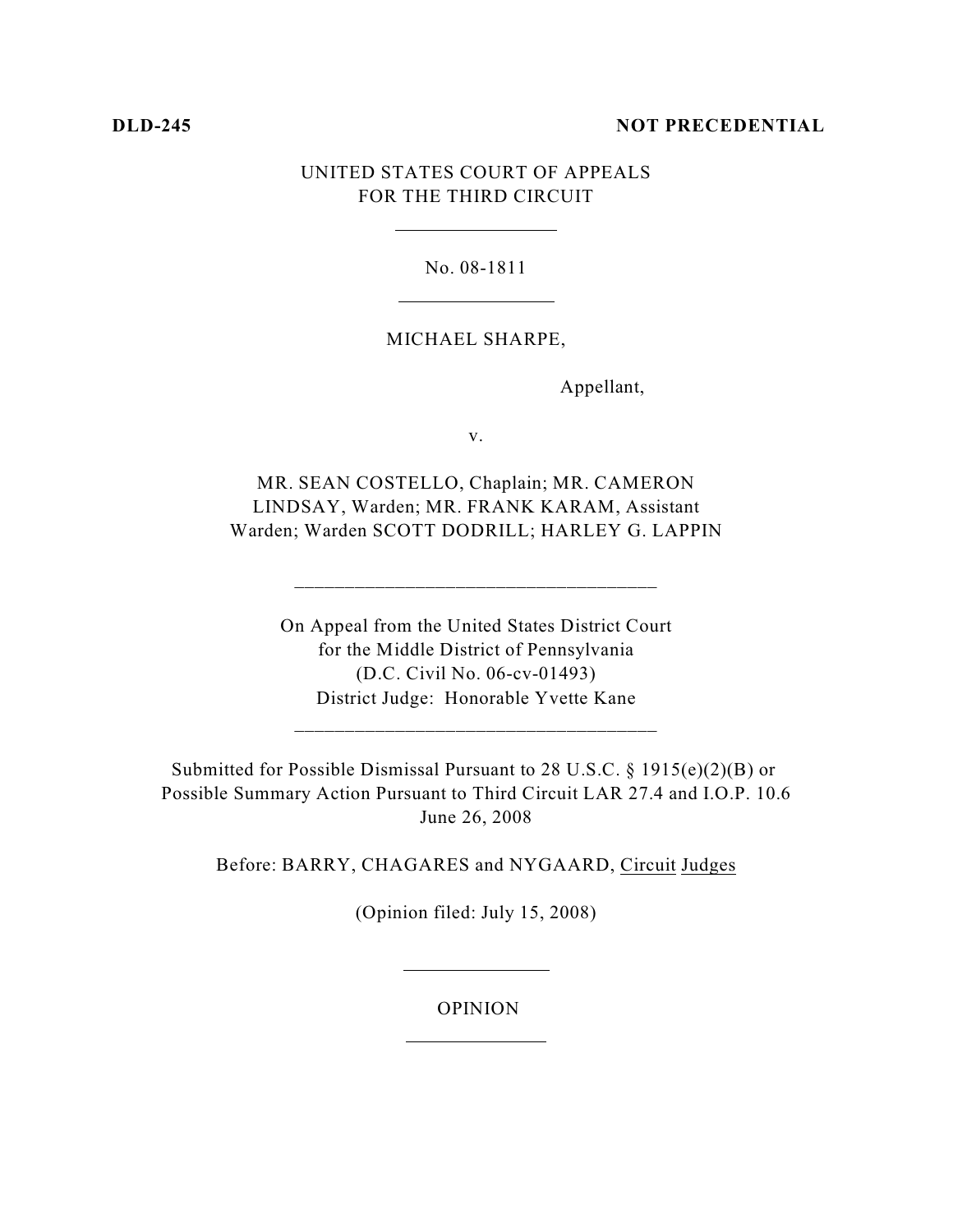#### PER CURIAM

Appellant Michael Sharpe, now a federal prisoner incarcerated at the Federal Correctional Institution in Fairton, New Jersey, filed an in forma pauperis civil rights action, see Bivens v. Six Unknown Named Agents of Federal Bureau of Narcotics, 403 U.S. 388 (1971), in United States District Court for the Middle District of Pennsylvania against three defendants employed by the United States Bureau of Prisons ("BOP"). Sharpe alleged a violation of his Eighth Amendment rights in that defendant Sean Costello, the chaplain at the United States Penitentiary in Canaan Township, Pennsylvania, where he previously was incarcerated, unsuccessfully attempted to sexually assault him and he had to fight off the chaplain's advances. Sharpe sought money damages. The Magistrate Judge recommended dismissing the complaint as lacking an arguable basis in fact or law under the in forma pauperis statute. Sharpe filed an amended complaint. The District Court approved and adopted the Report and Recommendation, dismissed the original complaint, and permitted the filing of the amended complaint.

In his amended complaint, Sharpe alleged that the chaplain tried to touch his penis through his clothing when they were alone together in the chapel area. Sharpe completed and submitted a grievance in connection with the incident. Thereafter, he was placed in the Special Housing Unit pending an investigation of the chaplain, and urged to withdraw his grievance. The chaplain continued to harass him verbally. In further retaliation for his having filed the grievance and his refusal to withdraw it, the defendants increased his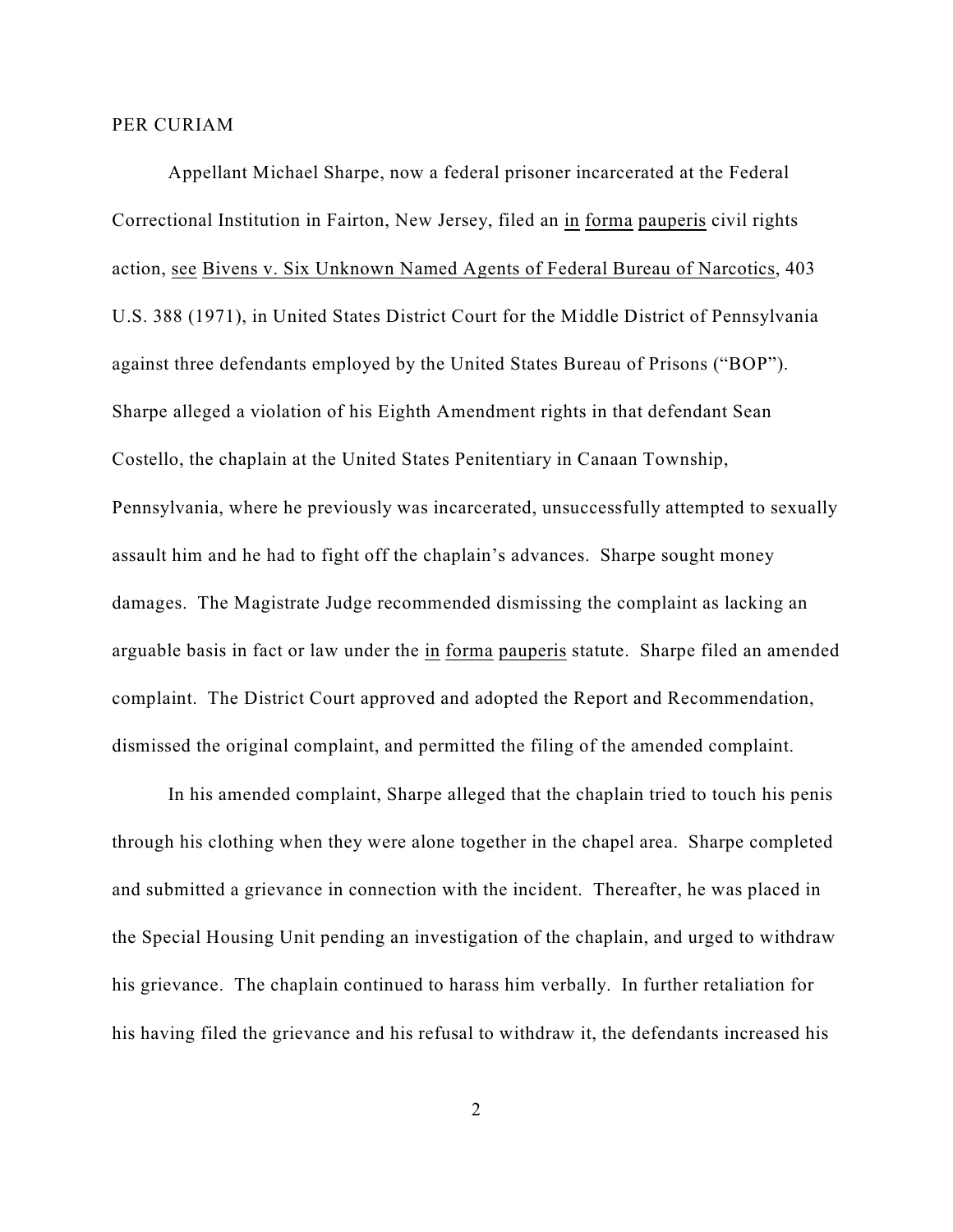custody score from "10" to "17," and moved him to a higher custody institution for disciplinary purposes, five hundred miles away from his release designation. The defendants also retaliated against him by restricting his access to the law library. Sharpe again sought money damages. In screening the amended complaint, the District Court concluded that, once again, Sharpe had failed to state an Eighth Amendment claim with respect to the chaplain's attempted touching and verbal harassment, and the supervisory defendants' alleged failure to protect him from the same. The District Court did, however, allow the case to proceed against the remaining four BOP defendant employees on the basis of the First Amendment retaliation claim.<sup>1</sup>

The defendants filed a motion to dismiss the amended complaint or, in the alternative, a motion for summary judgment, alleging that Sharpe failed to exhaust his administrative remedies with respect to his First Amendment claim. In support, they submitted the Declaration of Susan Albert, a paralegal at USP-Canaan. Her review of

<sup>&</sup>lt;sup>1</sup> Rauser v. Horn, 241 F.3d 330 (3d Cir. 2001), establishes a three-part test for determining whether a prisoner-plaintiff has stated a claim of retaliation. First, the prisoner "must prove that the conduct which led to the alleged retaliation was constitutionally protected." Id. at 333. Second, he "must show that he suffered some 'adverse action' at the hands of prison officials." Id. (quoting Allah v. Seiverling, 229 F.3d 220, 225 (3d Cir. 2000)). Finally, he must prove "that his constitutionally protected conduct was 'a substantial or motivating factor' in the decision to discipline him." Id. (quoting Mount Healthy Bd. of Ed. v. Doyle, 429 U.S. 274, 287 (1977)). "Once a prisoner demonstrates that his exercise of a constitutional right was a substantial or motivating factor in the challenged decision, the prison officials may still prevail by proving that they would have made the same decision absent the protected conduct for reasons reasonably related to a legitimate penological interest." See id. at 334.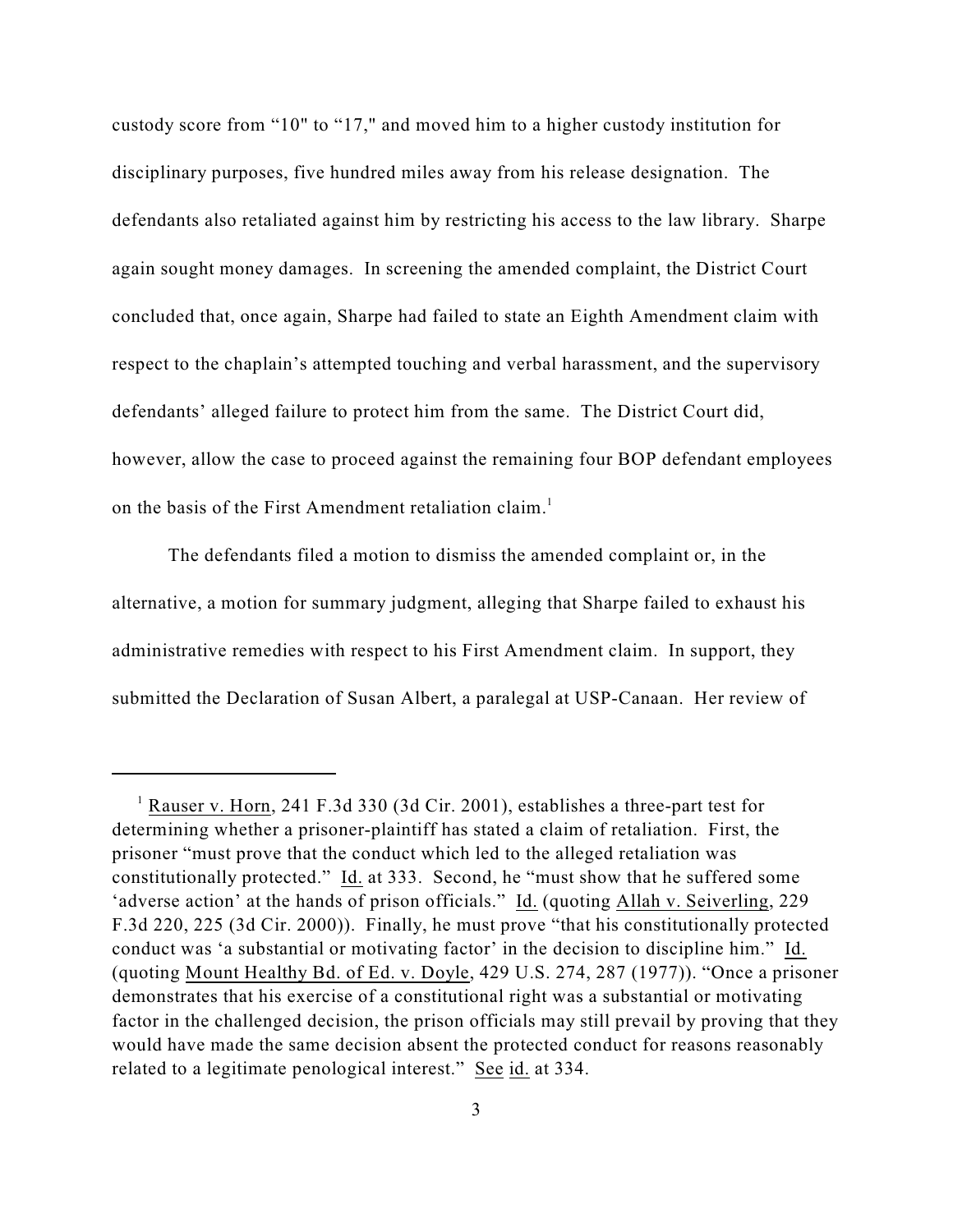Sharpe's administrative remedies revealed that, between December 29, 2003 and July 15, 2007, he filed fifteen grievances, four of which were filed after he was placed in the Special Housing Unit. However, none of the four relevant grievances raised issues relating to his claims that his custody-level score was manipulated in retaliation for filing a grievance against a staff member or that BOP personnel improperly manipulated a transfer outside of his 500-mile radius release designation, or limited his access to the law library. Sharpe opposed summary judgment, contending that he tried to exhaust administrative remedies but the BOP had an unwritten policy of not responding to inmate grievances.<sup>2</sup>

In a judgment entered on March 4, 2008, the District Court granted the defendants' motion and awarded judgment to them and against Sharpe, concluding that Sharpe's failure to present his claims of retaliation through the BOP administrative remedy process prevented consideration of his First Amendment claim on the merits. In a thorough memorandum opinion, the court reviewed the grievances filed between September 20, 2005, the date when Sharpe was placed in the Special Housing Unit, and August 1, 2006, when Sharpe filed his civil action, and found that none of them related to his contention that he was wrongfully designated for a higher security prison, improperly placed more than 500 miles from his release date, or that his law library privileges were unduly

 $\alpha$ <sup>2</sup> Sharpe seemed to base this assertion on the fact that the BOP would not disclose to him the results of an internal investigation into Chaplain Costello's alleged misconduct.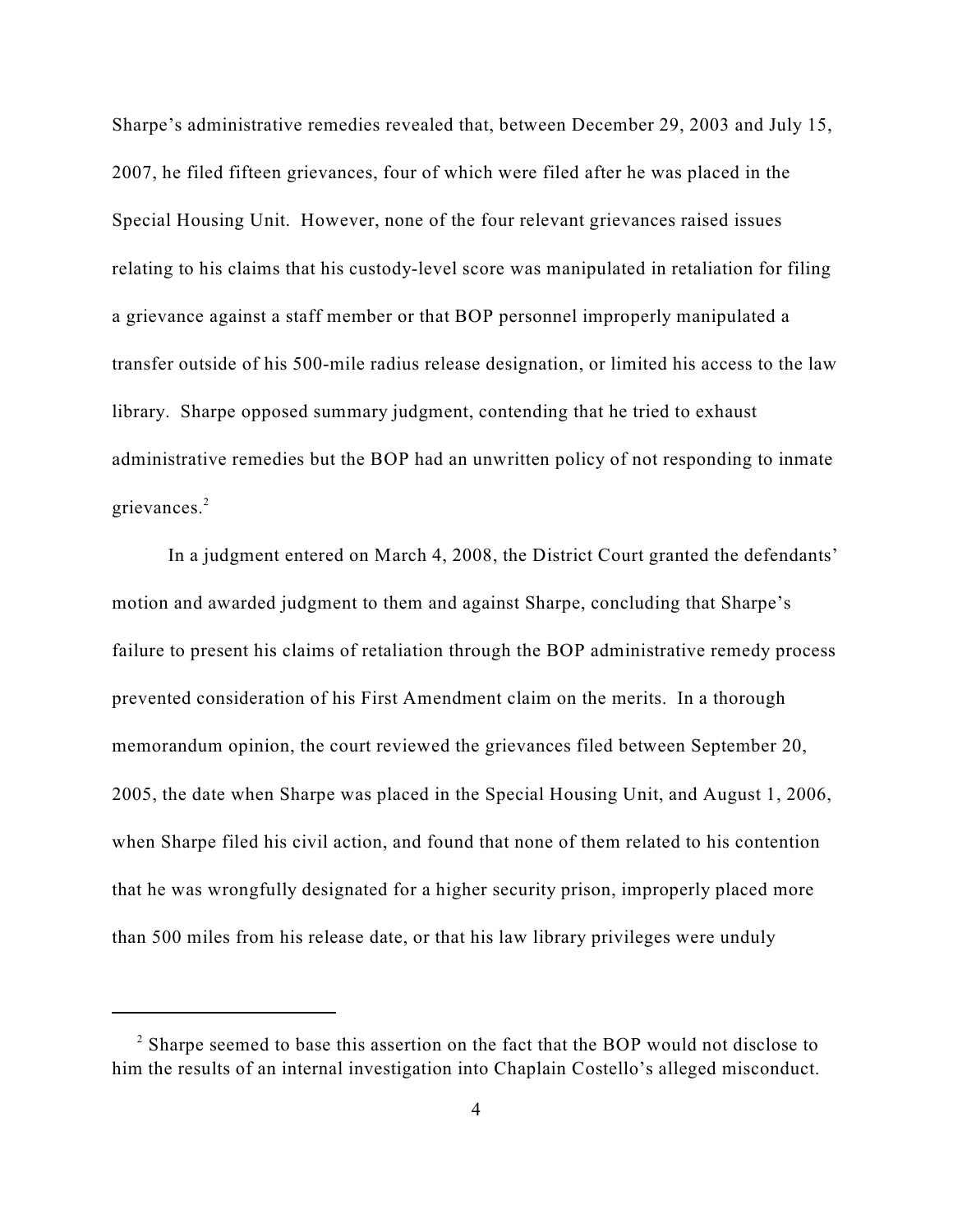restricted. To the extent that Sharpe made general reference to retaliatory acts during his attempts at informal resolution, he did not appeal the responses he received to the intermediate and final administrative levels of the Warden, the Regional Director, and the Central Office. In addition, although his initial grievance and subsequent appeals addressed his placement in the SHU, they focused only on the BOP's failure to provide him with "official paperwork" authorizing his placement in the SHU and a hearing on the placement.<sup>3</sup> Sharpe appeals.

Our Clerk granted Sharpe leave to proceed in forma pauperis and advised him that his appeal was subject to dismissal under 28 U.S.C. § 1915(e)(2), or that it might be appropriate for summary action under Third Circuit LAR 27.4 and I.O.P. 10.6. He was invited to submit a written response, but has not done so.

We will dismiss the appeal as frivolous under 28 U.S.C. § 1915(e)(2)(B)(i). We have jurisdiction under 28 U.S.C. § 1291. An appellant may prosecute his appeal without prepayment of the fees, 28 U.S.C.  $\S$  1915(a)(1), but the in forma pauperis statute provides that the Court shall dismiss the appeal at any time if the Court determines that it is frivolous, 28 U.S.C. § 1915(e)(2)(B)(i). An appeal is frivolous when it lacks an arguable

<sup>&</sup>lt;sup>3</sup> The District Court declined to consider any claim of a procedural or substantive due process violation, because it was not included in the amended complaint and was alluded to only in Sharpe's response in opposition to the motion for summary judgment. This was within the court's discretion. See Adams v. Gould Inc., 739 F.2d 858, 863 (3d Cir. 1984). In any event, Sharpe's placement in administrative custody pending an investigation into Costello's alleged misconduct did not deprive him of any constitutionally protected liberty interest. See Sandin v. Conner, 515 U.S. 472, 484 (1995).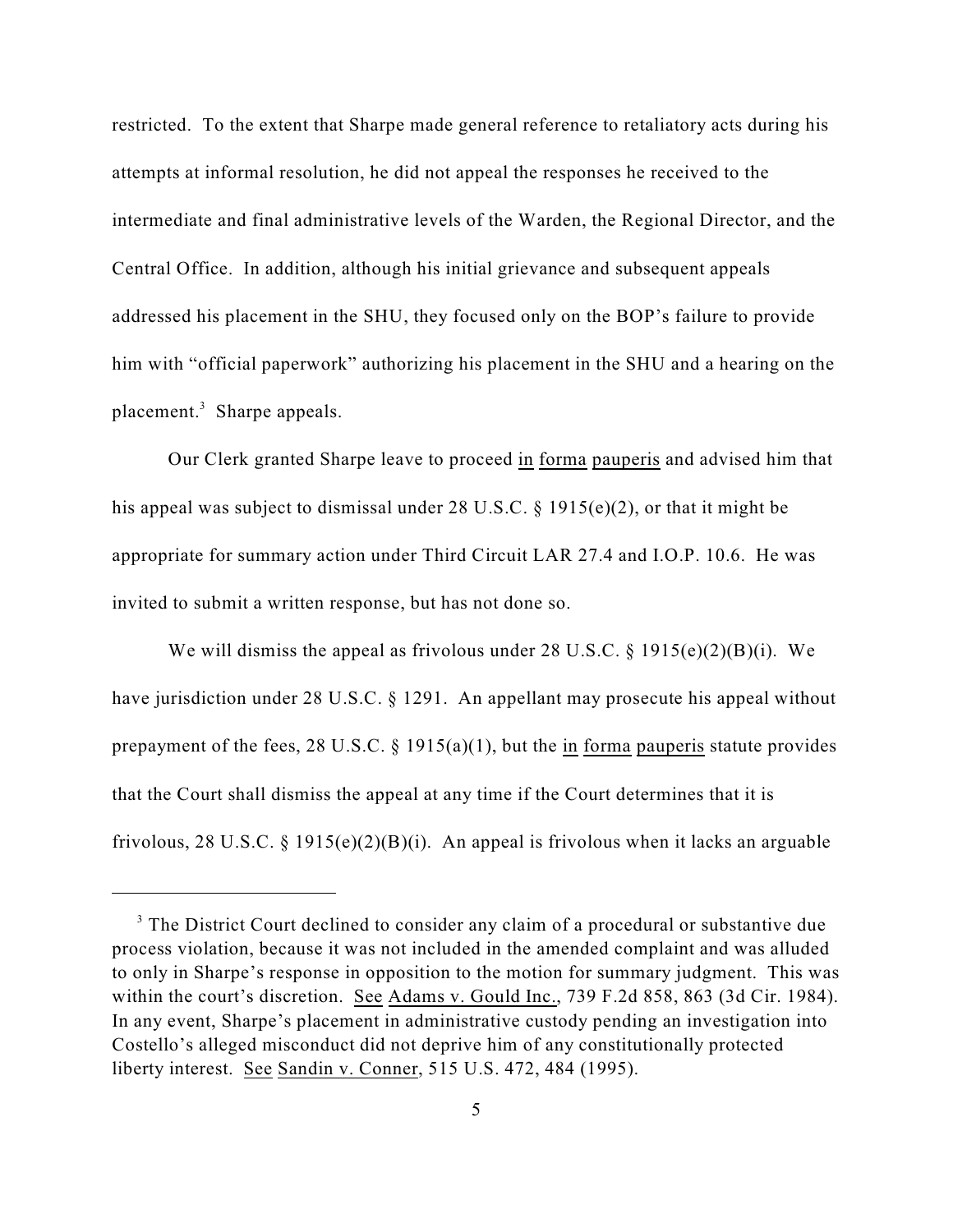basis either in law or fact. Neitzke v. Williams, 490 U.S. 319, 325 (1989). Our review of the District Court's grant of summary judgment is plenary and we must affirm summary judgment if there is no genuine issue of material fact and the moving party is entitled to judgment as a matter of law. See Celotex Corp. v. Catrett, 477 U.S. 317, 322-23 (1986). We conclude that there is no arguable basis in fact or law for disagreeing with the District Court's summary judgment determination. Neitzke, 490 U.S. at 325; Celotex Corp., 477 U.S. at 322-23.

A prisoner must exhaust administrative remedies pursuant to 42 U.S.C. § 1997e(a) prior to bringing suit. See Booth v. Churner, 532 U.S. 731 (2001). This "exhaustion requirement applies to all inmate suits about prison life, whether they involve general circumstances or particular episodes, and whether they allege excessive force or some other wrong." Porter v. Nussle, 534 U.S. 516, 532 (2002). Proper exhaustion means using all steps provided by the BOP and doing so properly so that it addresses the issues on the merits. See Woodford v. Ngo, 548 U.S. 81, 90 (2006). It demands compliance with the BOP's deadlines and other critical procedural rules because no adjudicative system can function without imposing structure on the course of its proceeding. Id. at 90- 91. If the prisoner fails to follow the procedural requirements, then his claims are procedurally defaulted. See Spruill v. Gillis, 372 F.3d 218, 228-31 (3d Cir. 2004).

The Bureau of Prisons has established an administrative remedy procedure through which an inmate can seek formal review of any complaint regarding any aspect of his